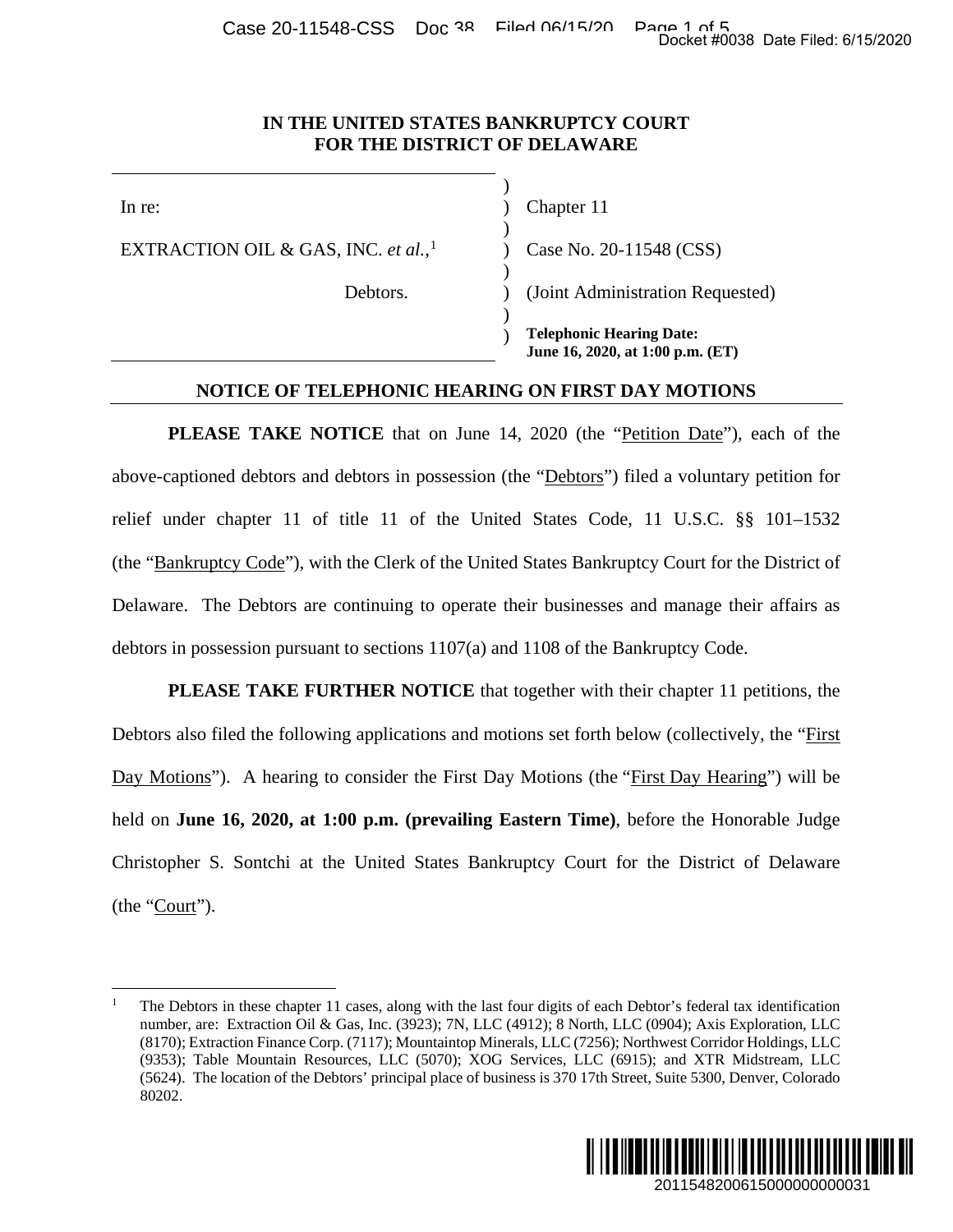## **ANY PARTY WISHING TO PARTICIPATE IN THE HEARING MUST APPEAR THROUGH BOTH COURTCALL AND ZOOM.**

### **TO APPEAR BY VIDEO CONFERENCE, PARTIES SHOULD USE THE FOLLOWING INFORMATION:**

**Topic: Extraction Oil 20-11548 Time: June 16, 2020 at 1:00 p.m. Eastern Time (US and Canada)**

# **[Join ZoomGov Meeting:](https://debuscourts.zoomgov.com/wc/join/1601550752?tk=&prefer=0&track_id=&meeting_result=&jmf_code=&wpk=) MEETING ID: 160 155 0752 PASSWORD: 431423 TO APPEAR TELEPHONICALLY, PARTIES SHOULD CONTACT COURTCALL, LLC AT 866-582-6878 TO REGISTER THEIR APPEARANCE**

## **I. FIRST DAY DECLARATION**

1. Declaration of Matthew R. Owens, Co-Founder, President and Chief Executive Officer of the Debtors, in Support of Chapter 11 Petitions and First Day Motion [Docket No. 18, filed June 15, 2020].

## **II. FIRST DAY MOTIONS**

- 2. Debtors' Motion for Entry of an Order (I) Directing Joint Administration of the Chapter 11 Cases and (II) Granting Related Relief [Docket No. 2, filed June 15, 2020].
- $3<sub>1</sub>$ Debtors' Motion Seeking Entry of Interim and Final Orders (I) Authorizing the Debtors to (A) File a Consolidated List of Creditors in Lieu of Submitting a Separate Mailing Matrix for Each Debtor, (B) File Consolidated List of the Debtors' Thirty Largest Unsecured Creditors, and (C) Redact Certain Personal Identification Information, and (II) Granting Related Relief [Docket No. 20, filed June 15, 2020].
- $4.$ Debtors' Motion for Entry of an Order (I) Extending Time to File Schedules of Assets and Liabilities, Schedules of Current Income and Expenditures, Schedules of Executory Contracts and Unexpired Leases and Statements of Financial Affairs and (II) Granting Related Relief [Docket No. 11, filed June 15, 2020].
- 5. Debtors' Motion for Entry of Interim and Final Orders (I) Approving Notification and Hearing Procedures for Certain Transfers of and Declarations of Worthlessness with Respect to Common Shares or Preferred Shares, and (II) Granting Related Relief [Docket No. 10, filed June 15, 2020].
- 6. Debtors' Application for Authorization to Employ and Retain Kurtzman Carson Consultants LLC as Claims and Noticing Agent Effective as of June 14, 2020 [Docket No. 3, filed June 15, 2020].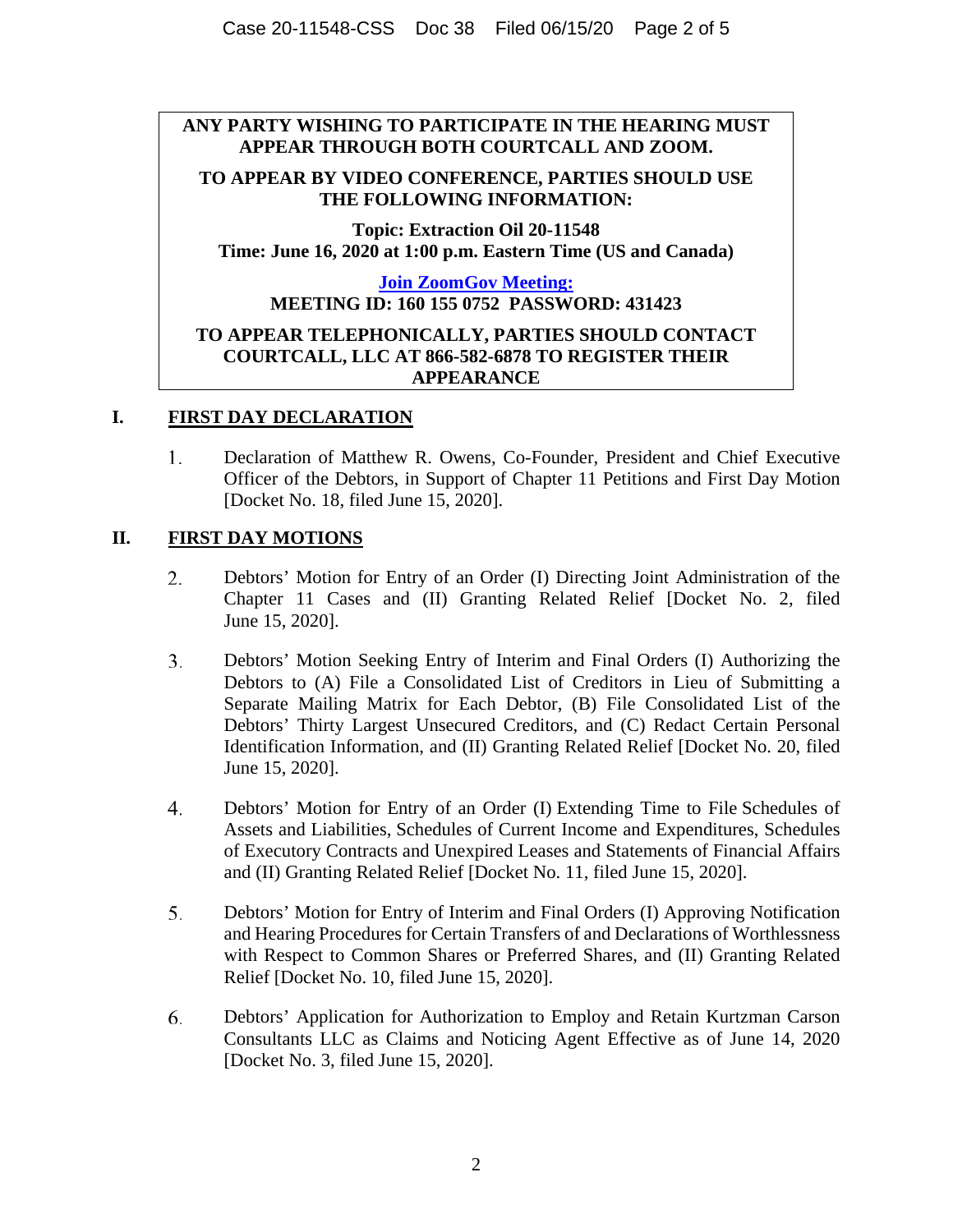- 7. Debtors' Motion for Entry of Interim and Final Orders (I) Authorizing the Payment of Certain Prepetition and Postpetition Taxes and Fees and (II) Granting Related Relief [Docket No. 8, filed June 15, 2020].
- 8. Debtors' Motion for Entry of an Order (I) Authorizing the Debtors to (A) Continue Insurance Coverage Entered Into Prepetition and Satisfy Prepetition Obligations Related Thereto, (B) Renew, Amend, Supplement, Extend, or Purchase and Finance Insurance Policies, and (C) Continue and Renew Their Surety Bond Program and (II) Granting Related Relief [Docket No. 7, filed June 15, 2020].
- 9. Debtors' Motion for Entry of Interim and Final Orders (I) Approving the Debtors' Proposed Adequate Assurance of Payment for Future Utility Services, (II) Prohibiting Utility Companies from Altering, Refusing, or Discontinuing Services, (III) Approving the Debtors' Proposed Procedures for Resolving Additional Adequate Assurance Requests, and (IV) Granting Related Relief [Docket No. 16, filed June 15, 2020].
- 10. Debtors' Motion for Entry of Interim and Final Orders (I) Authorizing Payment of (A) Mineral Payments, (B) Working Interest Disbursements, and (C) Joint Interest Billings and (II) Granting Related Relief [Docket No. 12, filed June 15, 2020].
- 11. Debtors' Motion for Entry of Interim and Final Orders (I) Authorizing the Debtors to (A) Continue to Operate Their Cash Management System, (B) Honor Certain Prepetition Obligations Related Thereto, (C) Maintain Existing Business Forms, and (D) Perform Intercompany Transactions and (II) Granting Related Relief [Docket No. 4, filed June 15, 2020].
- 12. Debtors' Motion for Entry of Interim and Final Orders (I) Authorizing the Debtors to (A) Pay Prepetition Wages, Salaries, Other Compensation, and Reimbursable Expenses and (B) Continue Employee Benefits Programs and (II) Granting Related Relief [Docket No. 6, filed June 15, 2020].
- 13. Debtors' Motion for Entry of Interim and Final Orders (I) Authorizing the Payment of Specified Trade Claims, (II) Confirming Administrative Expensive Priority of Outstanding Orders, and (III) Granting Related Relief [Docket No. 5, filed June 15, 2020].
- 14. Debtors' Motion for Entry of an Order Establishing a Record Date for Notice of Potential Sell-down Procedures for Trading in Certain Claims Against the Debtors' Estates [Docket No. 13, filed June 15, 2020].
- 15. Debtors' Motion for Entry of Interim and Final Orders (I) Authorizing Continuation of Prepetition Hedging Agreements, (II) Authorizing Entry into and Performance Under Postpetition Hedging Agreements, (III) Providing Superpriority Administrative Expense Status in Respect of Postpetition Hedging Agreements, (IV) Modifying the Automatic Stay and (V) Granting Related Relief [Docket No. 9, filed June 15, 2020].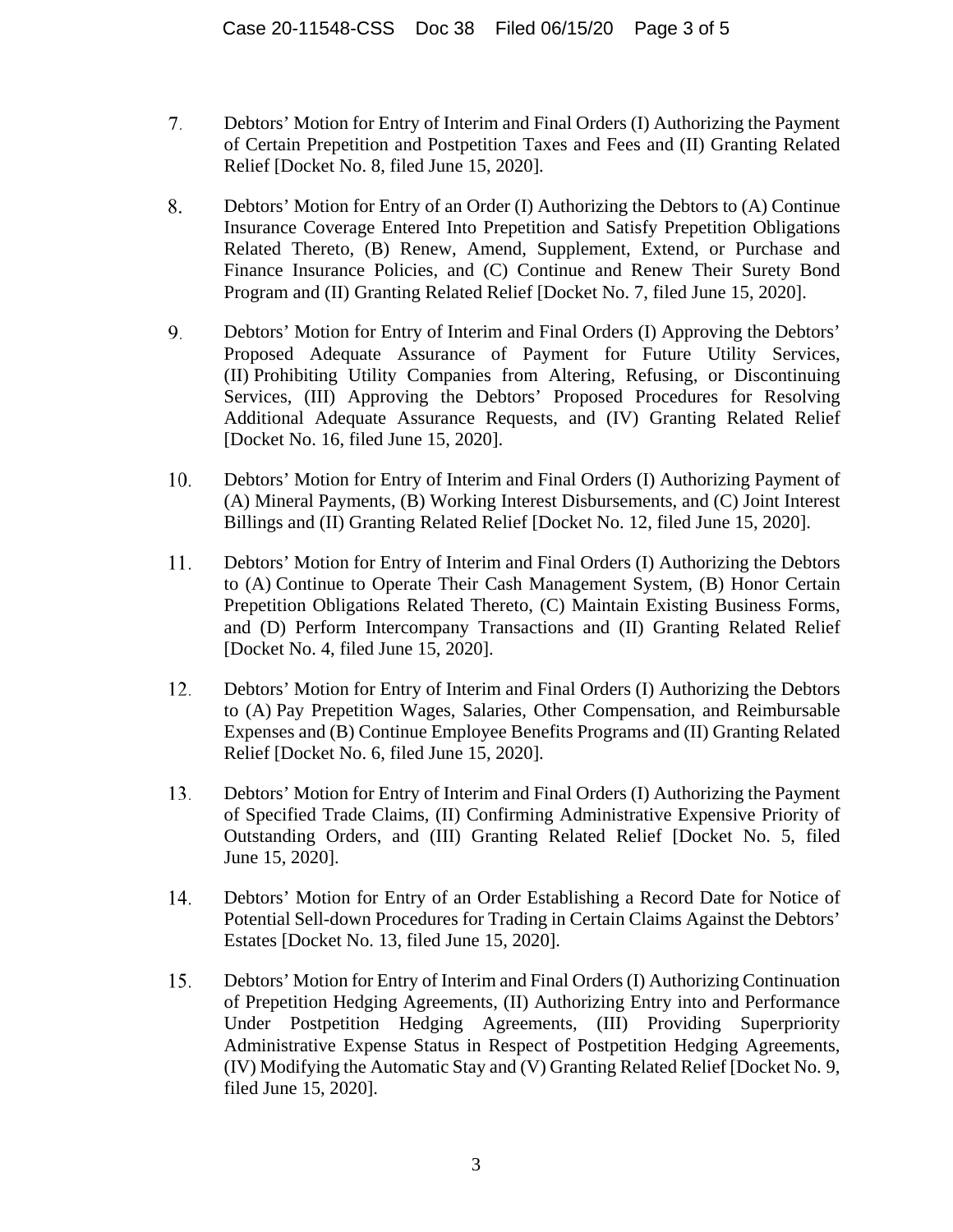- 16. Debtors' Motion for Entry of Interim and Final Orders (I) Authorizing the Debtors to (A) Obtain Postpetition Financing and (B) Utilize Cash Collateral, (II) Granting Liens and Superpriority Administrative Expense Claims, (III) Granting Adequate Protection, (IV) Modifying the Automatic Stay, (V) Scheduling a Final Hearing, and (VI) Granting Related Relief [TO BE FILED].
- Debtors' Motion for Entry of an Order Authorizing the Debtors to Redact Certain 17. Portions of the Letters Related to the DIP Facility [TO BE FILED].

**PLEASE TAKE FURTHER NOTICE** that copies of the First Day Pleadings and all documents filed in these chapter 11 cases may be obtained free of charge by visiting the website of Retain Kurtzman Carson Consultants LLC at http://www.kccllc.net/extractionog or by calling (866) 571-1791 (U.S./Canada) or (781) 575-2049 (International). You may also obtain copies of any pleadings by visiting the Court's website at http://www.deb.uscourts.gov in accordance with the procedures and fees set forth therein.

**PLEASE TAKE FURTHER NOTICE** that any and all objections to the First Day

Motions may be made at the First Day Hearing.